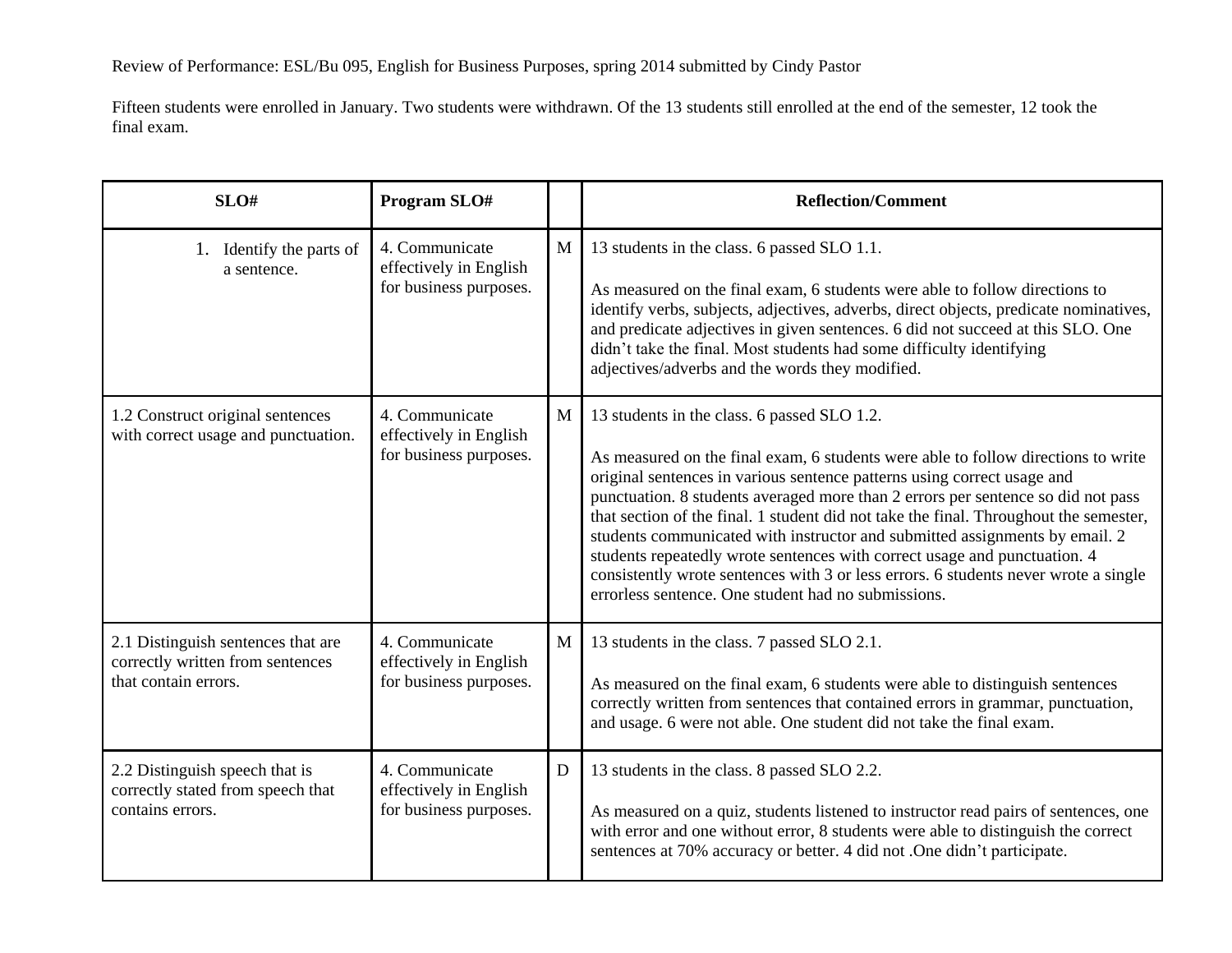| 3.1 Submit assignments<br>electronically.          | 6. File documents<br>properly and use<br>common office<br>machines. | D | 13 students in the class. 12 passed SLO 2.2.<br>By the end of the semester, all students had submitted at least one completed<br>assignment in a word document attached to correctly written email. Most<br>submissions contained errors. Only 5 students can independently and consistently<br>submit assignments correctly electronically. 7 cannot submit electronically<br>without more than 3 errors. One didn't submit any assignments. |
|----------------------------------------------------|---------------------------------------------------------------------|---|-----------------------------------------------------------------------------------------------------------------------------------------------------------------------------------------------------------------------------------------------------------------------------------------------------------------------------------------------------------------------------------------------------------------------------------------------|
| 3.2 Maintain documents in an<br>electronic format. | 6. File documents<br>properly and use<br>common office<br>machines. | D | 13 students in the class. 12 passed SLO 2.2.<br>At some point in the semester each student saved and retrieved work<br>electronically, and 7 students independently and consistently were able to meet<br>this SLO. 5 cannot meet this SLO independently. One student didn't submit<br>assignments. Some students forgot, lost or had their flash drives stolen<br>repeatedly.                                                                |

## **Additional observations:**

This was my first time teaching ESL Bu 095. Because the course relies heavily on correct use of the English language/grammar/syntax, I was able to teach the course comfortable that I knew the correct responses to all questions. The textbook presents conventions/rules that many of my students have never seen before, and it does so at a level of difficulty that is impossible for most of my students to absorb. Perhaps it would be a good idea to explore other possible textbooks (both) for this course to ameliorate student performance

## **Special comments:**

Final grades for the semester were; 0 A's, 2 B's, 4 C's, 4 D's, and 3 F's.

## **Recommendations:**

I question whether there are any viable jobs for our students once they graduate from a secretarial program at our college. There should be ongoing effort on the part of the college to insure that there will be jobs available for our graduates upon finishing their certificates.